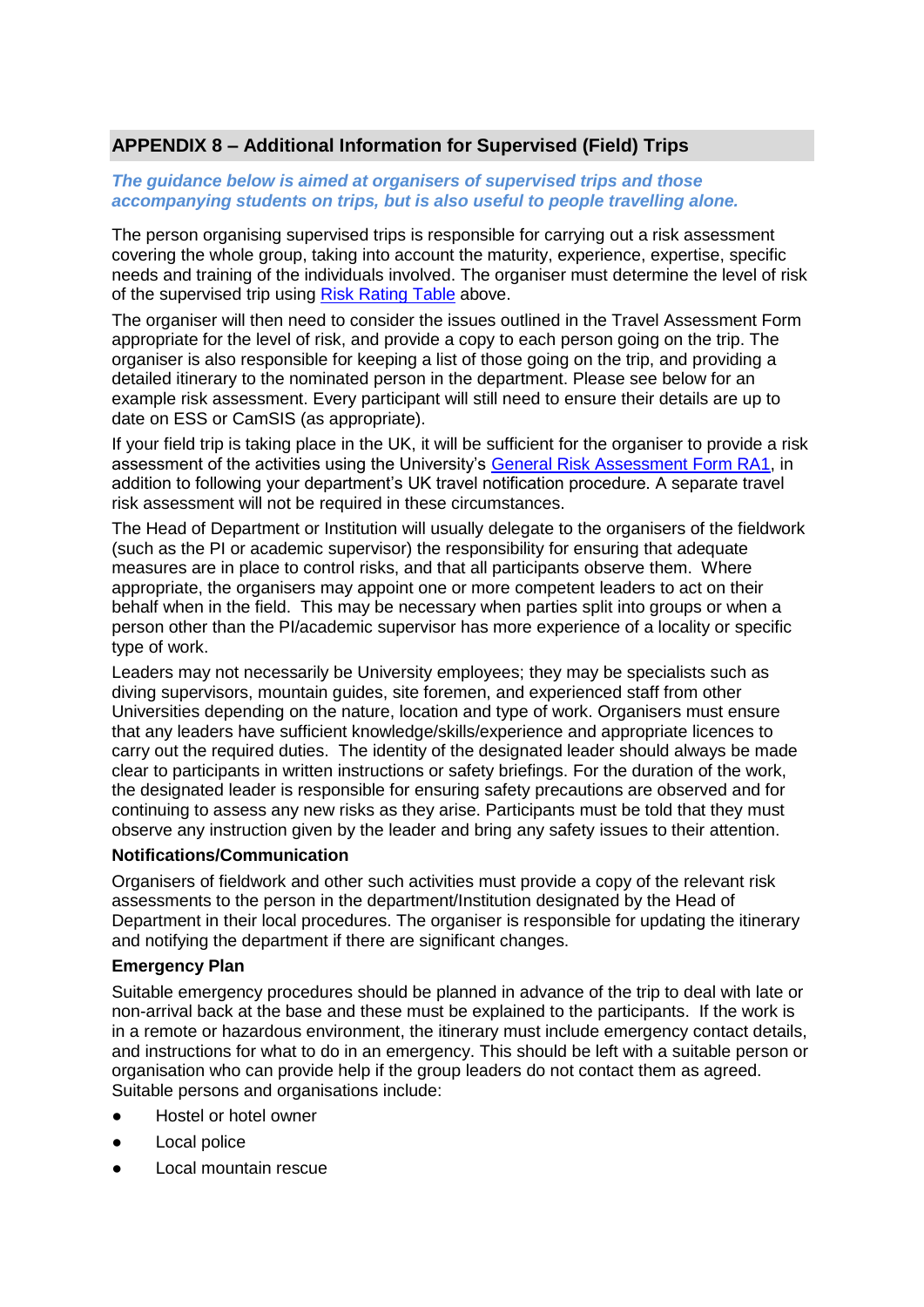Local consul or embassy if outside the UK

# **Supervision**

Supervision levels for trips will vary depending on the level of experience and maturity of participants, as well as the type of work and local conditions. An inexperienced group of first year students will require more supervision than an experienced group of post-doctoral researchers returning to a site on a long term research project. Both are equally required to complete a risk assessment. For repeat trips it may be sufficient to review an existing assessment before the next visit.

Work in hostile, remote, and/or inaccessible locations presents a higher degree of risk than standard expeditions. For this reason, it will be necessary to carry out a more detailed risk assessment and identify more robust control measures to reduce risks to a level that is acceptable to both the University and the individual participants.

As well as ensuring that the level of supervision is appropriate and adequate for the individual group and the location of the work, organisers must also ensure supervision is relevant for the particular situations listed below:

#### (i) **Fully supervised courses**

These will normally be of short duration (a working day or shorter) and conducted in low / medium risk environments. Participants may be inexperienced, so they should not normally be allowed to work alone and must not be intentionally exposed to hazardous situations. Organisers must provide a safety induction and instructions as an integral part of the course, including any local rules applying to industrial or construction sites [e.g., he Archaeology Unit working on local construction sites].

Where students are involved, organisers must ensure the staff/student ratio is appropriate to the activities undertaken and the nature of the site being visited. Each group should have an experienced member of staff appointed as leader supported by other experienced staff e.g. technical or postdoctoral staff where possible or other suitable appointed supervisors. The leader must have a suitable deputy in place in the case of incapacity.

Maximum and minimum party sizes should be set bearing in mind the environment, the activity undertaken and any foreseeable incidents. Parties of more than fifteen may be difficult to manage in rugged country and generally speaking a ratio of ten inexperienced students/employees to one experienced staff member is appropriate. A sub-group of at least four people will allow one person to stay with the ill/injured person while two others go for help in the case of an accident, injury, or illness.

The leader should not be afraid to use their authority to abandon the field trip if the situation starts to deteriorate.

#### (ii) **Field expeditions**

These may be prolonged and take place in environments that are remote and potentially hazardous. They tend to be research based rather than teaching based. Participants will often be experienced and/or will have received instruction in work techniques and safety procedures. The leader of such trips must be adequately trained in the necessary skills to ensure safety in such locations. This training may include emergency first aid, survival techniques, communication, navigation techniques and security management and procedures. The leader must be aware of local hazards and conditions and be familiar with the precautions to be taken especially where:

- The terrain is particularly hostile, such as glaciers, rock faces or tidal estuaries
- Weather conditions can change dramatically, such as katabatic winds or tropical storms
- Hazardous substances may be present, such as gases from volcanoes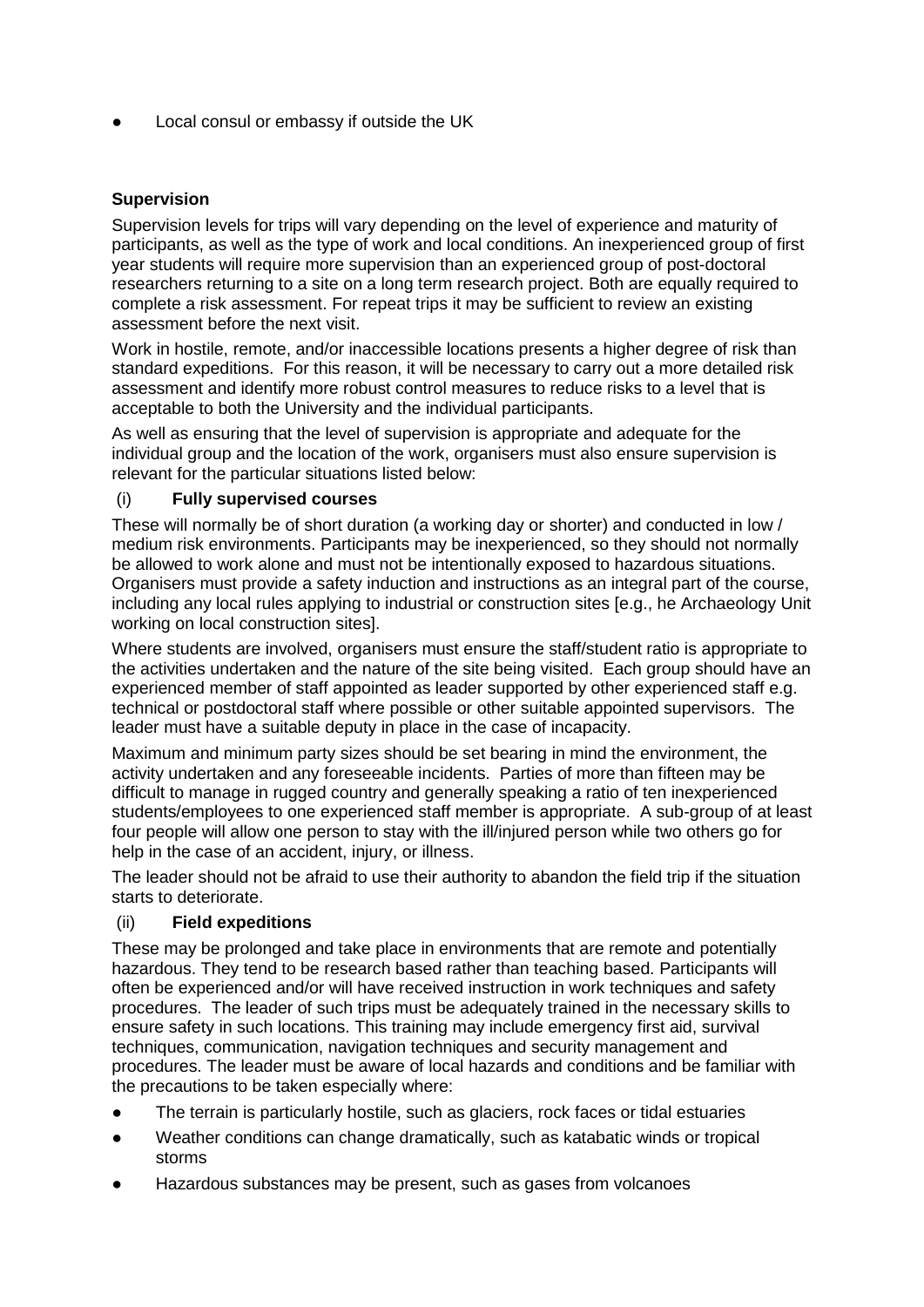- Dangerous animals may be in the locality, such as polar bears in the Arctic regions
- Infectious diseases may be prevalent, such as Ebola or Zika virus
- The context presents threats from people, such as road accidents, theft, kidnapping, demonstrations, political volatility and conflict
- Natural disasters are possible, such as earthquakes, landslides and flooding

The Head of Department or Institution must have a procedure in place to check that the leader has the personal capability, competence, and communication skills to lead, especially in adverse conditions. The leader's authority and responsibilities must be clearly defined and communicated to all members of the party and serious consideration must be given to excluding people unable to accept such authority. The leader should not be afraid to use their discretion to abandon the fieldwork if the situation starts to deteriorate. An adequate number of experienced and trained members of staff should be present so that suitable deputising arrangements can be put in place.

# **Catering**

Organisers must plan food and drink needs in advance, and should aim to provide a wholesome balanced and varied diet, taking account of any individual special dietary needs. Every effort should be made to avoid malnutrition and maintain adequate food hygiene, even though this may be difficult. Ideally, cooks should have at least an entry-level food hygiene qualification. Local foods should be selected carefully and foods with a high risk of creating infections (e.g. some meats) avoided. Foods should be stored so as to minimise the risk of contamination/ spoilage and prepared in as hygienic a manner as possible, keeping preparation areas as clean as practicable.

People with skin, nose, throat, or vomiting/bowel infections must not prepare food for others. An adequate supply of potable water must be available. If necessary, water should be purified by boiling, ultra-filtration, or use of chemical treatments. If in doubt, only drink unopened bottled water.

#### **Insurance**

The organiser of the supervised trip is responsible for considering insurance requirements and ensuring these are in place if required. See the Insurance Section [travel pages here.](https://www.insurance.admin.cam.ac.uk/travel-insurance)

#### **Injury and illness while away**

In the field, relatively trivial injuries or conditions may become serious if not treated quickly. Leaders should be alert for signs of illness, injury, or fatigue in the party. Prompt medical attention must be sought and fieldworkers should be aware of the nearest healthcare facilities. Participants on trips abroad must be advised of necessary vaccinations, and the need to obtain adequate medical insurance. They must also be asked to notify the organisers in confidence if they have a condition that would need specialist medical treatment (e.g. haemophilia, diabetes).

#### **First Aid**

Every group carrying out field work should have one supervisor who has an approved first aid certificate and, if appropriate, a more specialist qualification such as Mountain First Aid Course certificate. This will depend on the risks of the field work.

#### **Accident and emergency procedures**

The leader is responsible for organising incident and emergency procedures and ensuring all members of the group are aware of them. Consider and plan your actions and response in events that are foreseeable for the destination:

- suspension of flights due to strikes, bad weather, closure of the airline (especially if small) or other reason, especially where there are connecting flights that will be affected
- serious illness or injury of a supervisor or participant